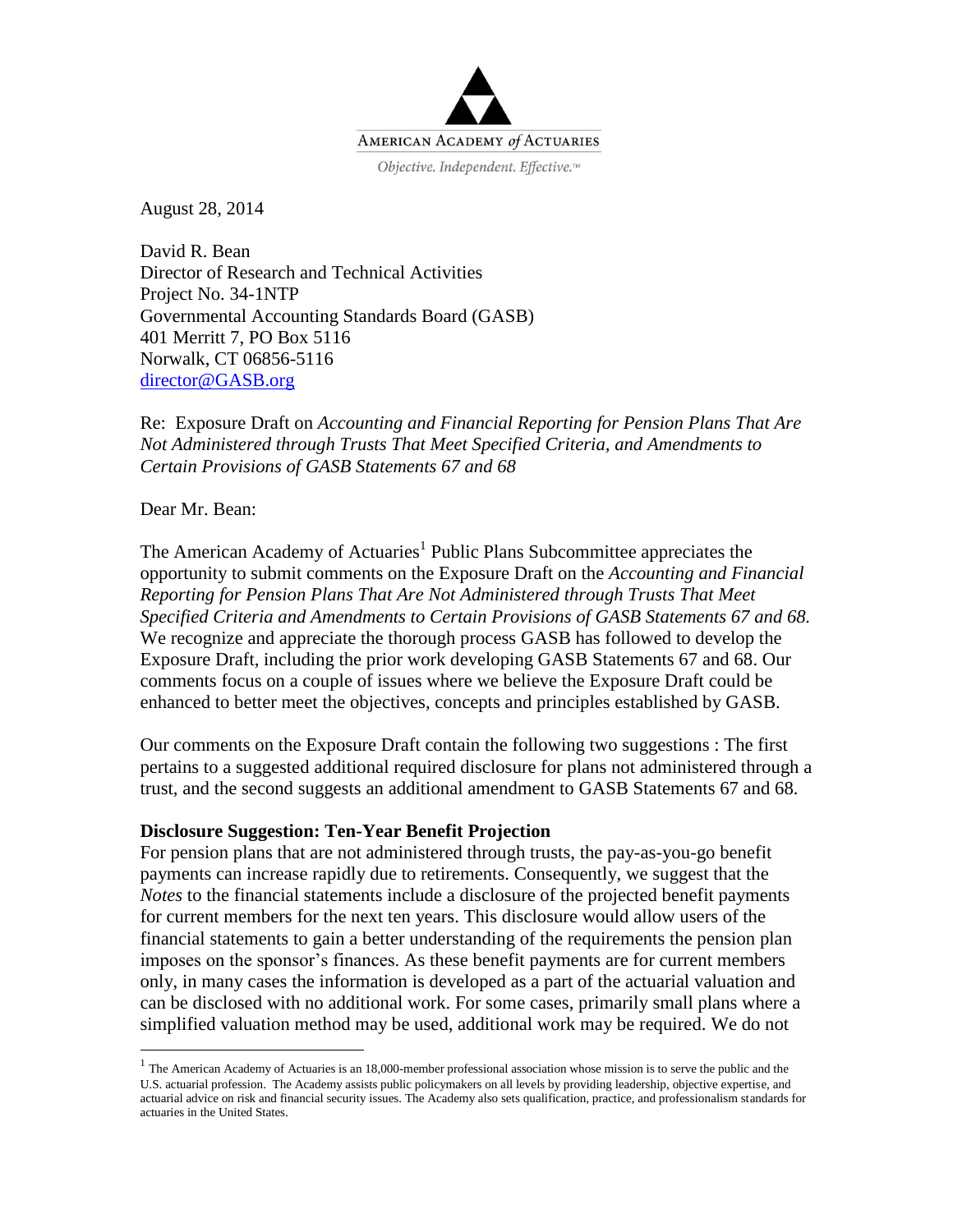recommend disclosure for significantly longer periods as these projected benefit payments do not include the impact of future hires and would likely understate actual future benefit payments.

# **Suggested Amendment to GASB 67 and 68 to Limit Contributions Used to Determine the Discount Rate**

### Overview of Issue

Paragraphs 40-45 of GASB 67 and paragraphs 26-31 of GASB 68 provide guidance on the calculation of the discount rate. In reviewing the exposure drafts for other postemployment benefits (OPEB) accounting and financial reporting, we noted that the same methodology is used, and we have raised some potential issues that are particularly related to common situations for partially funding OPEB plans. While the situation is significantly more common with OPEB plans, similar situations can arise with pension plans. The current language will result in a discount rate equal to the long-term rate of return on assets in some cases where benefits are being substantially financed by government contributions and not by investment earnings on those contributions. We understood from the basis for conclusions in GASB 68 paragraphs 226 through 231 that the use of the long-term rate of return as the discount rate was predicated on the plan accumulating assets and earning investment returns before paying out benefits.

Consider, for example, a plan with a nominal amount of assets in a trust and the sponsor consistently contributes an amount equal to the benefit payments for the year. The nominal amount of assets earns the long-term expected return, but the contributions are effectively used immediately to pay the benefits and do not get the benefit of investment returns. Under the current description of the methodology to calculate the discount rate, such a funding strategy would not have a crossover date and would use the long-term expected return as the discount rate. This result appears to contradict the intent expressed in the basis for conclusions of what the discount rate should represent.

### **Recommendation**

Given an objective of preventing the use of a discount rate equal to the long-term expected return when assets are not actually expected to accumulate significantly in advance of paying the benefits, we recommend GASB develop appropriate additional parameters to the crossover test while retaining the basic structure established in GASB 67 and 68. We offer our assistance in developing these parameters and exploring approaches that might work (a few outlined below), but additional research would be required before we could make a detailed recommendation on specific parameters or even a general approach.

### Option 1

One approach would be to limit the rate of contribution growth that could be considered in the crossover test. A strict limit equal to the rate of assumed payroll growth is too strict to accommodate contribution-smoothing techniques that are typical with actuarially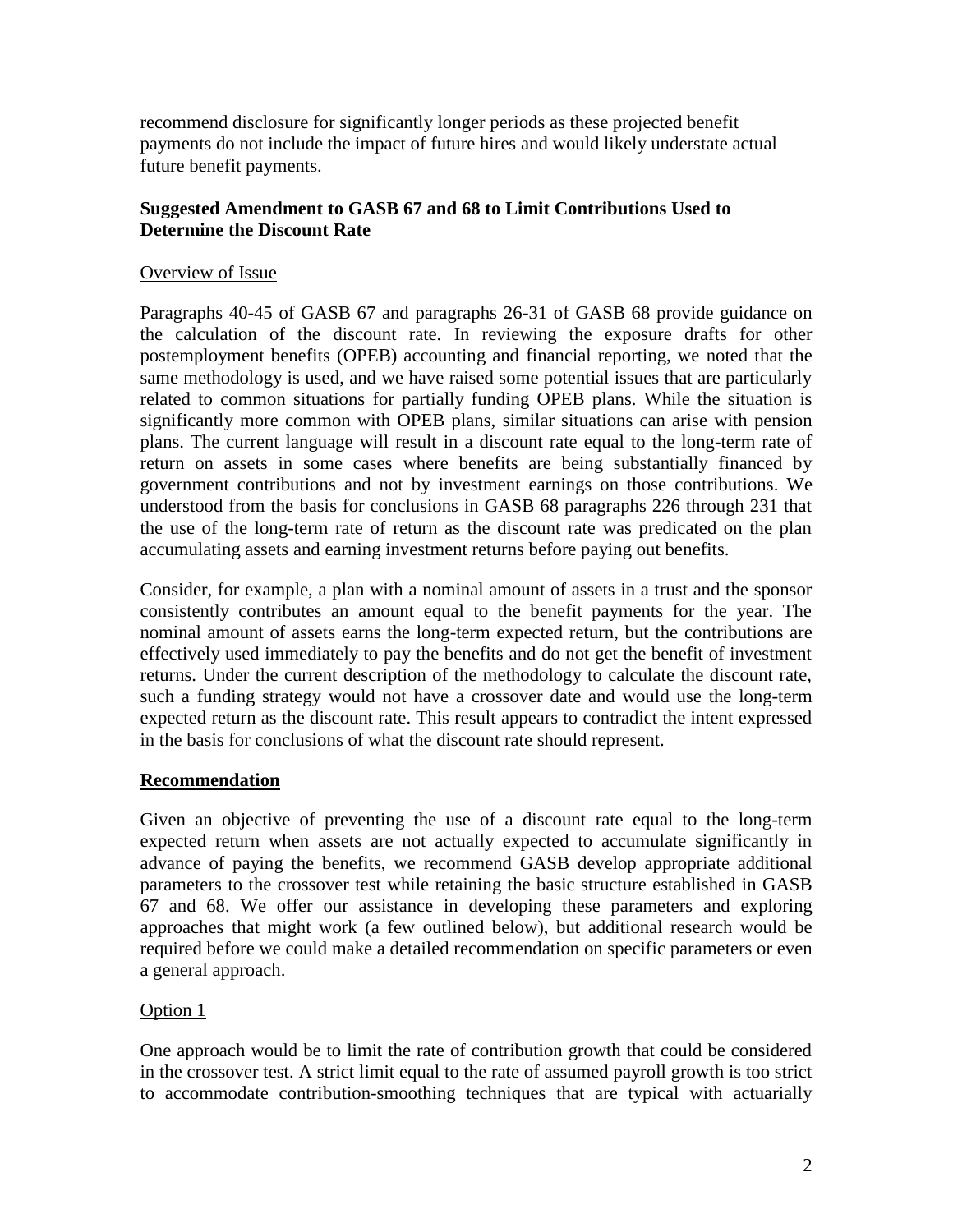determined contributions. Limiting contribution growth rates to the rate of payroll growth after a period of 5 to 7 years, however, would allow for most contribution-smoothing techniques while limiting the back loading of contributions that occurs with pay-as-yougo and similar funding strategies that do not accumulate significant assets before benefits are paid. We note that plans following a layered amortization for funding could still run into issues with this rule for periods where they had actuarial gains followed by actuarial losses.

# Option 2

A second approach would be to require benefit payments, prior to the accumulation of assets equal to some multiple of benefit payments (e.g., 7), to be discounted at the municipal bond rate. So, for example, if benefit payments were \$100 for the first year, they could not be discounted at the long-term expected return unless there was at least \$700 in assets in the trust. Once this threshold was achieved, all future benefit payments could be discounted at the long-term expected return until a crossover date. This limitation is intended to require that a plan has significant assets earning an investment return before benefit payments can be discounted at the long-term expected return.

The difficulty with this approach is determining a reasonable multiple of benefit payments to use as a threshold. One possibility is to determine the amount of assets required such that investment returns would be expected to pay, for example, 50% of each year's benefit payments. If the long-term expected return is 7.00%, the trust would need assets approximately equal to 7 times benefit payments to be expected to earn half of the benefit payments in investment earnings (e.g.,  $7.00\%$  x  $$700 = $49$ , which is slightly less than half of the \$100 in benefit payments used in the example above).

### Option 3

A third approach would be to state that an amount equal to the service cost for future employees should be subtracted from the total projected future contributions for purposes of the crossover test. Paragraph 27 of GASB 68 states that contributions "intended to finance the service costs of future employees" should be excluded from the crossover test. If the sponsor is making contributions based on the pay-as-you-go costs (perhaps plus a nominal amount), none of the contributions are intended to finance service costs, so they may reasonably interpret the standard to include all of these contributions in the crossover test. We suggest that for purposes of the crossover test, the contributions should first be deemed to be intended to finance the service costs of future employees, so this amount would need to be subtracted from the total contribution amount. This interpretation would be in keeping with the interpretation that statutory contribution rates are first intended to finance the service costs of future employees.

We hesitate to endorse any of these options because we have not had sufficient time to test them in a variety of situations to ensure they produce the desired results for pension plans. Instead, we offer to work with GASB to develop and refine an approach if any of these methods or other alternatives would better meet GASB's objectives related to the discount rate.